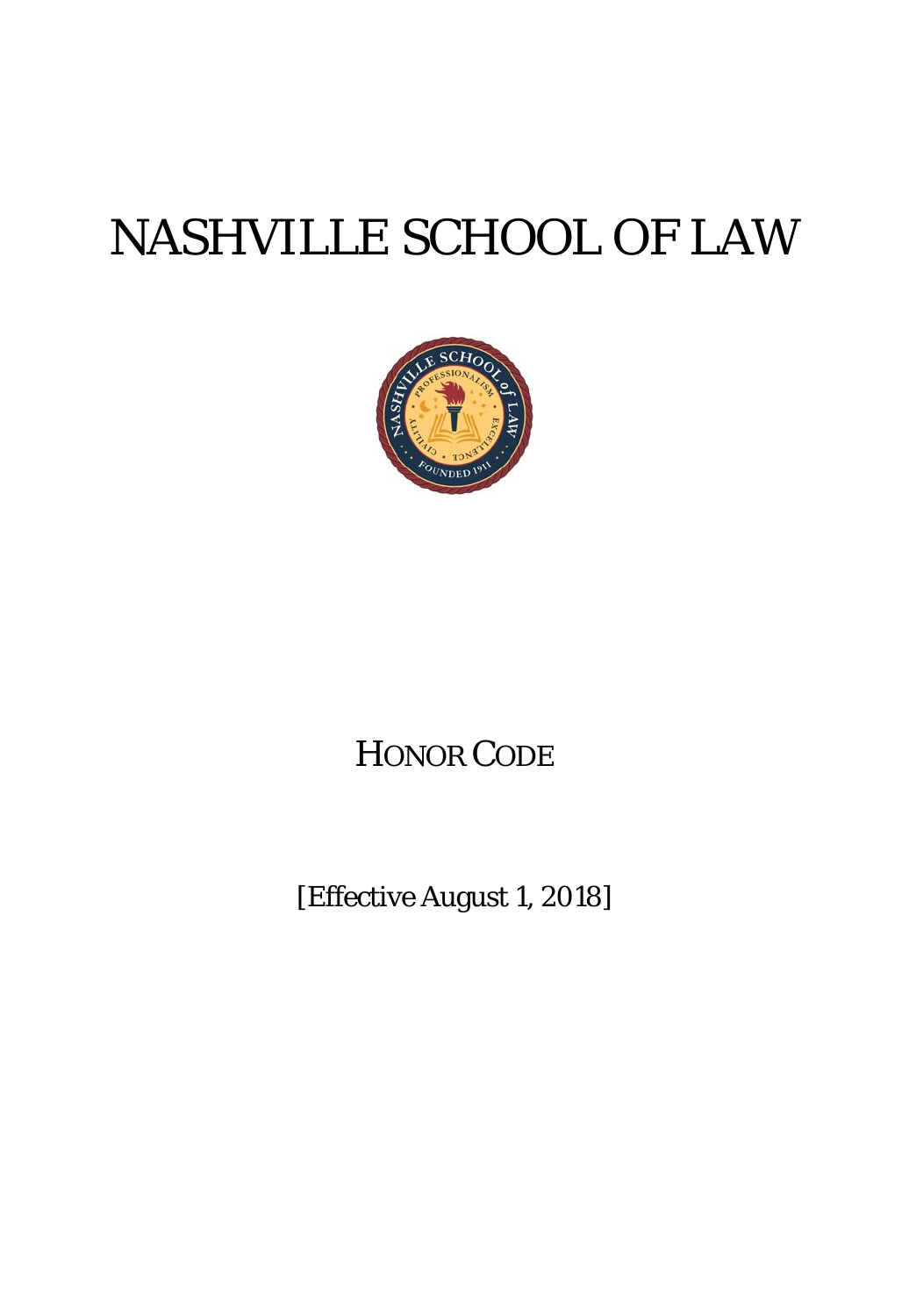# **PREAMBLE**

The School is committed to promoting an environment that supports its educational mission and preserves the health, safety, and integrity of its students. The purpose of this Honor Code is to promote and secure academic, extracurricular, and professional opportunities in an atmosphere of dignity, civility, and respect. Consistent with the Rules of Professional Conduct in Tenn. Sup. Ct. R. 8, the keystone of our system is selfregulation, which requires the cooperation of each member of the law school community. All law school endeavors should be undertaken within the spirit and the letter of the Code.

# **1. Scope of the Honor Code**

1.01 The Honor Code applies to all students enrolled in Nashville School of Law. The Code's jurisdiction extends to all school-related endeavors undertaken by students in or from the School, notwithstanding whether these endeavors occur at the School or elsewhere.

# **2. Administration of the Honor Code**

2.01 Each member of the School's community, including students, faculty, and staff, shall be responsible for the Honor Code's implementation. The Honor Council will be responsible for the administration of the Honor Code. As students will inquire of the Tennessee Board of Law Examiners or other bar licensing authorities in their future capacity as members of the bar, all students have the responsibility to inquire of the Honor Council as to whether their conduct or anticipated conduct constitutes a violation of the Honor Code.

# **3. The Honor Council**

3.01 Duties of the Honor Council

The duties of the Honor Council are:

(a) To administer the Honor Code in the law school, including:

(1) effectively communicating to the student body, prospective students, faculty, and administration the philosophy, substance, and operation of the Honor Code;

(2) conducting investigations, holding hearings, and preparing written reports for alleged Honor Code violations;

(3) rendering advisory opinions regarding the interpretation of the Honor Code upon written request by any member of the School community;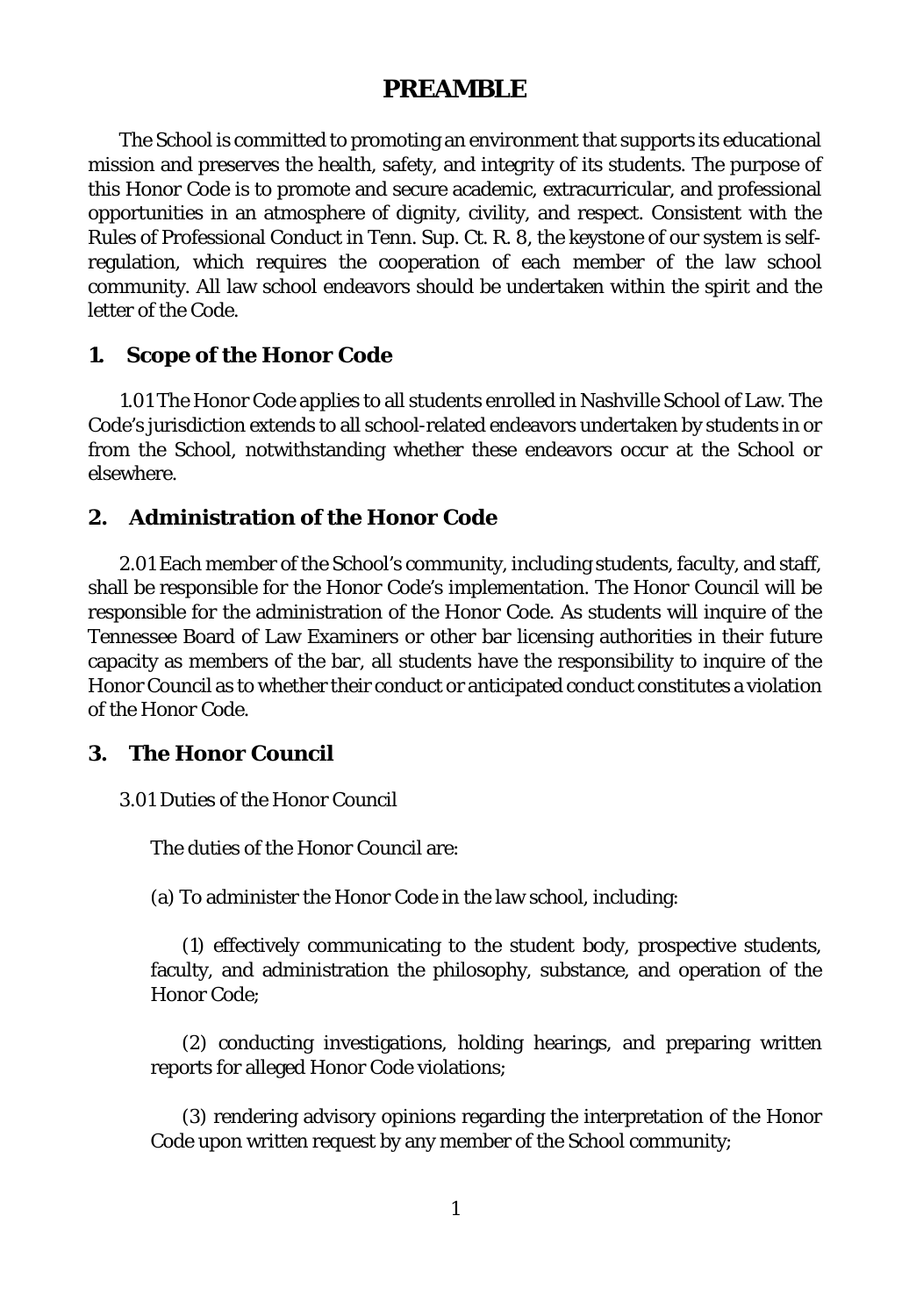(4) recommending to the Dean and the Board of Trust procedures that enforce and supplement the Honor Code; and

(5) making recommendations to the Dean regarding policy statements that interpret the Honor Code.

(b) To serve as the election commission in the election of Honor Council members and to resolve all disputes and questions arising from these elections; and

(c) To provide timely responses when the Dean refers any matter to the Honor Council for consideration.

#### 3.02 Selection of the Honor Council

(a) Each class at the School shall have three representatives on the Honor Council. Each class shall elect its representatives in the following manner:

(1) During the first four weeks of a new school term, the members of the firstyear class shall elect one of their classmates to a two-year term and two of their classmates to a one-year term. An Honor Council member appointed by the President or President Pro Tem of the Honor Council shall conduct the election of these Honor Council members.

(2) During the first three weeks of a new school term, the members of the second-year and third-year classes shall separately elect one of their classmates to a two-year term and one of their classmates to a one-year term. These elections shall be conducted by the member of the respective classes who was elected to a two-year term during the preceding school year. If that student is no longer attending the School, the President or President Pro Tem of the Honor Council shall appoint another Honor Council member to conduct the election.

(3) During the first three weeks of a new school term, the members of the fourth-year class shall elect two of their classmates to a one-year term. This election shall be conducted by the member of the fourth-year class who was elected to a two-year term during the preceding school year. If that student is no longer attending the School, the President or President Pro Tem of the Honor Council shall appoint another Honor Council member to conduct the election.

(4) These elections shall commence with nominations from the floor, and students desiring to serve on the Honor Council may nominate themselves. Votes shall be cast by secret ballot, and the Honor Council members shall be selected by plurality vote. The person receiving the most votes in the elections conducted by the first, second, or third year classes shall be elected to the twoyear term, and the two persons receiving the next two highest number of votes shall be elected to a one-year term. The two persons receiving the most votes in the election conducted by the fourth-year class shall be elected to a one-year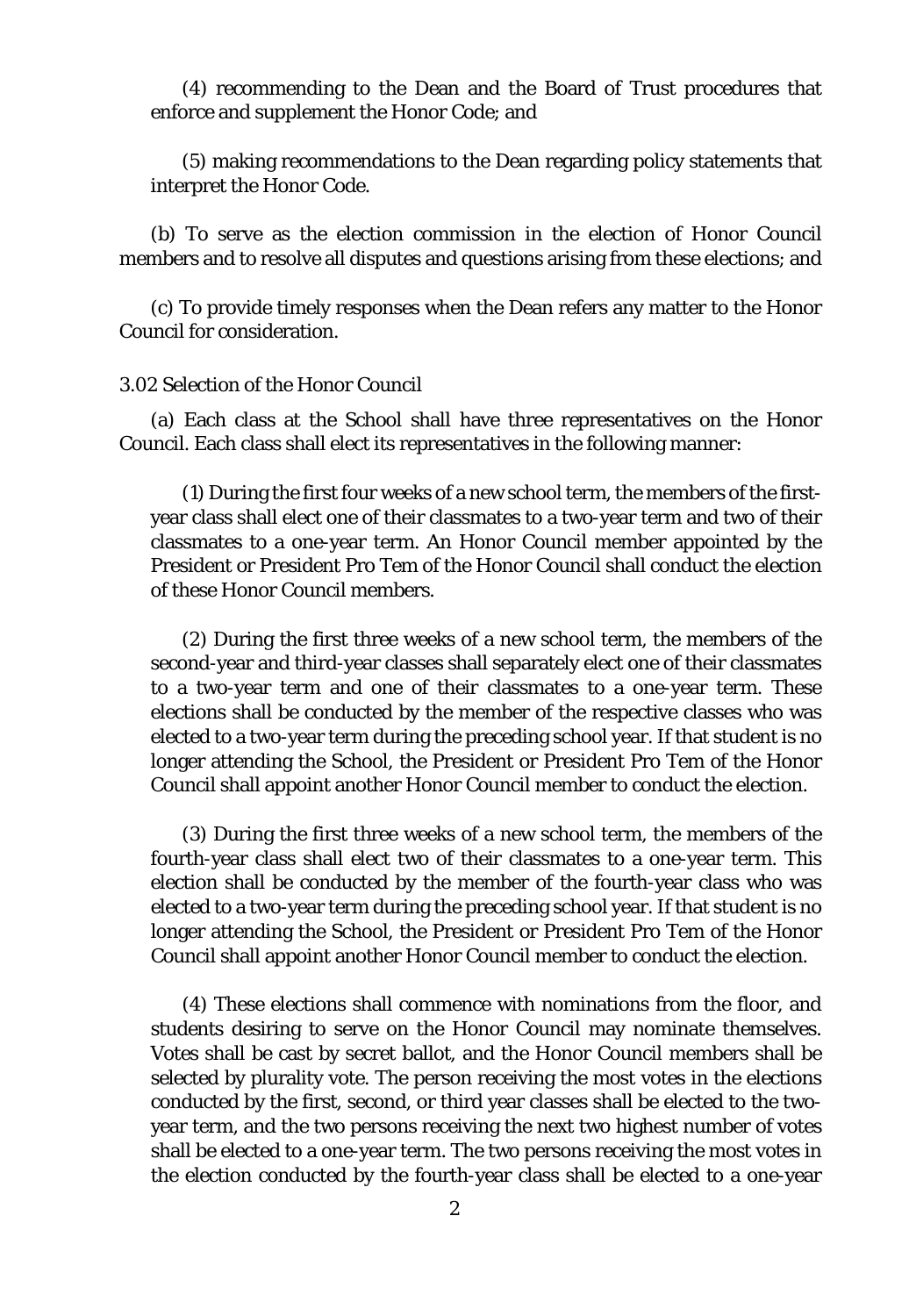term.

(5) The members of the Honor Council, except for the fourth-year students, shall continue to serve until their successors are duly elected. The terms of the members of the fourth-year class end upon their graduation unless they are serving on a hearing panel convened prior to graduation. In that event, their term ends when the proceeding is completed.

(6) Vacancies on the Honor Council shall be filled in accordance with the procedure provided for herein. The election should be conducted as soon as possible but in no event later than fifteen (15) calendar days after the vacancy occurs.

(b) Following their election, each member of the Honor Council shall take the following oath:

> *"I do solemnly promise to uphold the Honor Code and its Procedures and to perform the duties of my office to the best of my ability and integrity. Furthermore, I do solemnly promise to keep the substance of Honor Council proceedings and identities of accused students absolutely confidential, except where disclosure is required by the Honor Code."*

3.03 Officers and Meetings of the Honor Council

(a) The Honor Council shall be organized at its first meeting in the fall following the election of all its members. The Honor Council's officers shall consist of a President, a Vice President, and a Secretary. These officers shall be elected by the members of the Honor Council. The Dean, or the Dean's designee, shall conduct the election for President. The President shall, in turn, conduct the elections for Vice President and Secretary.

(b) Should the Honor Council be required to meet during the summer session prior to its organization in the fall, the officers who were elected during the preceding academic year may continue in office as long as they remain students in good standing. If officer vacancies exist, the members of the Honor Council shall elect officers pro tem who shall hold office until their replacements are duly elected. These elections, if required, shall be conducted by the Dean or the Dean's designee.

(c) The President of the Honor Council shall preside at all meetings of the Honor Council and shall be responsible for reporting all actions taken by the Honor Council to the Dean. The Vice President shall preside at the Honor Council's meetings when the President is absent. In addition, the Vice President shall assist the President on request and may chair or serve on any committee created by the Honor Council. The Secretary shall keep minutes of all the Honor Council's meetings, hearings, and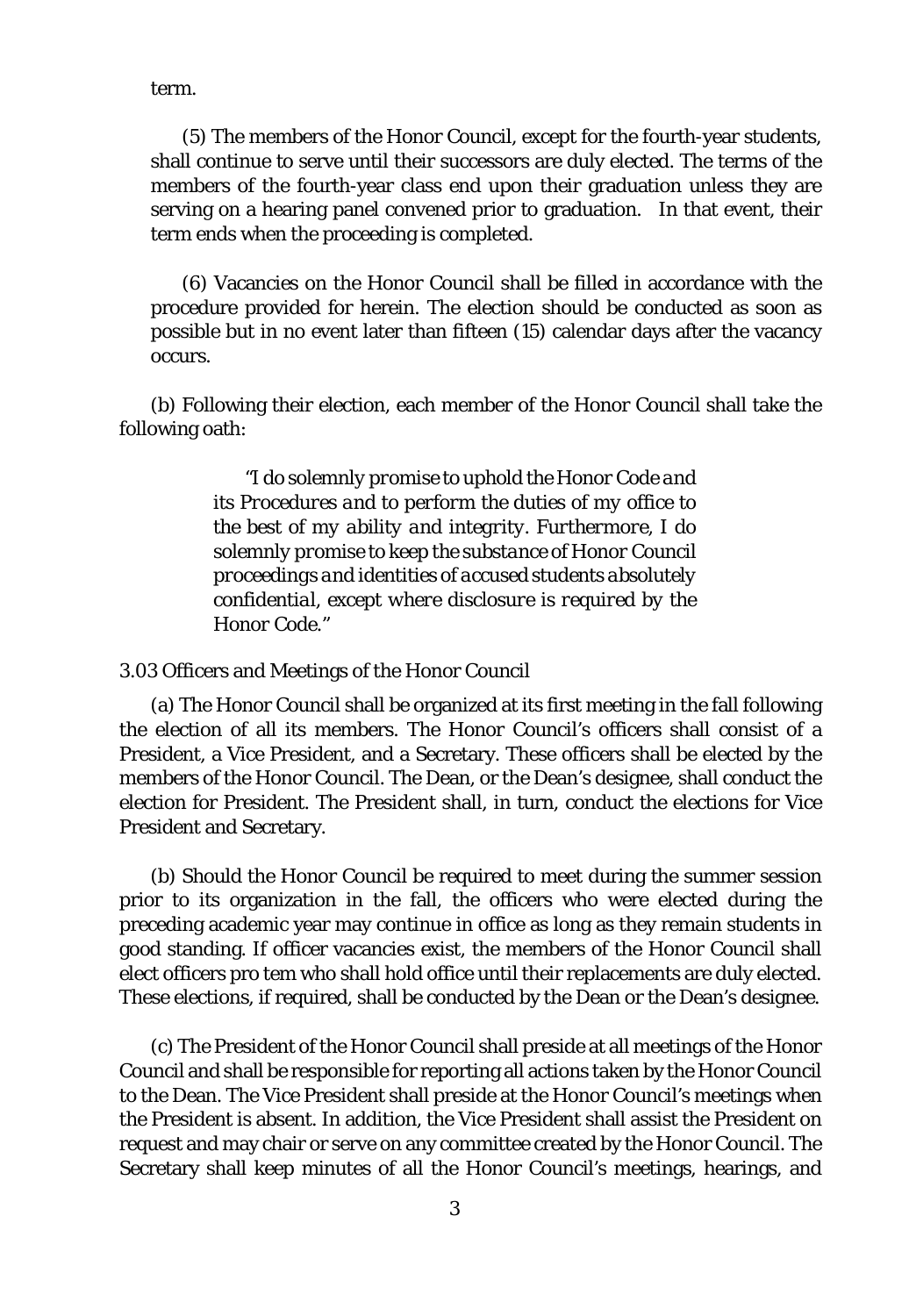other proceedings. For all matters that are not confidential, the Secretary reports shall be placed in the Honor Council's records, shall be provided to the Dean, and shall be made available to the students.

(d) The Honor Council shall meet at 6:00 p.m., as needed, on the second Tuesday of each month during the regular school year. Special meetings may be called by the President or by any three members of the Honor Council, upon reasonable notice to the Honor Council members. The call for a special meeting shall include the subject matter to be discussed at the meeting. All members are expected to attend the Honor Council meetings and other proceedings. Members who are unable to attend a meeting must inform the President prior to the meeting of the reason for their absence. Absences without advance notice are not excused.

(e) The Honor Council's meetings shall be closed unless the Honor Council decides that a meeting should be open. The Honor Council may invite guests to participate in a closed meeting. If the Honor Council decides to hold an open meeting, it should request the School's assistance in providing notice to the students.

3.04 Removal of Honor Council Members

(a) The Dean may remove any member of the Honor Council for cause.

(b) Any member of the Honor Council may be impeached upon petition of ten percent of the student body or by a three-fourths vote of the seated members of the Honor Council. The impeached member may then be removed from office by a twothirds vote at a referendum in which at least fifty percent of the student body participates. A public hearing on the impeachment charges shall precede any such referendum. The President of the Honor Council shall preside at the hearing, unless he or she is the subject of impeachment. In that event, the Vice President of the Honor Council shall preside.

(c) It shall be the duty of each member of the Honor Council to attend all Honor Council meetings. Members who are absent from two meetings without valid excuse or who have not regularly attended classes for three months or more shall be deemed to have resigned from the Honor Council. Members who are unable to attend a meeting must inform the President prior to the meeting of the reason for their absence. Absences without prior notice to the President will not be deemed excused.

# **4. Pledge**

Although the Honor Code applies generally to all students' actions, the submission of written work presents a unique opportunity to reinforce its importance. Therefore, all students shall pledge work for which they receive an anonymous student identification number through the registrar, as well as any other materials requested by a professor or organization, as follows: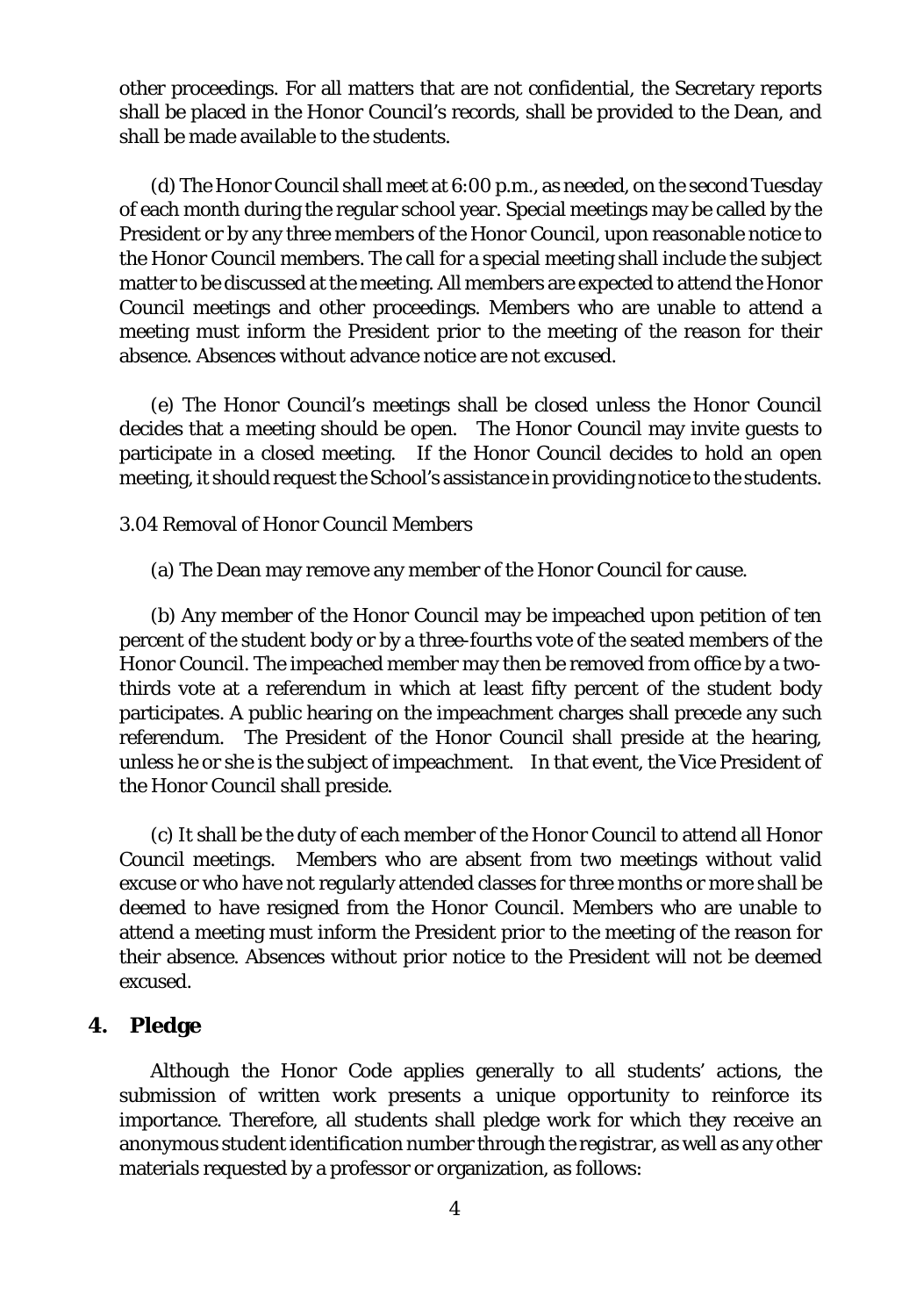*"On my honor, I pledge that I have neither given nor received unauthorized help on this work, and that I have followed and will continue to observe the Honor Code regarding it."*

# **5. Affirmative Duties and Standards of Conduct**

5.01 All students and faculty have an affirmative duty to report promptly to the Dean, the Assistant Dean for Administration, or the Registrar all conduct they reasonably believe constitutes a violation of the Honor Code. Knowing breach of this duty shall be a violation of the Honor Code.

5.02 It is the duty of every student and faculty member to give testimony or other evidence relevant to any alleged violation of the Honor Code if requested by a student facing a disciplinary charge, the Honor Council member appointed by the President as prosecutor, or a member of the hearing panel. A person may decline to answer a question or questions to avoid incrimination in a violation of the Honor Code or of a public penal law. The Dean, the Dean's designee, or the hearing panel may excuse anyone from testifying for good cause.

5.03 Students, as present members of the School's academic community and future members of a self-regulated profession, are expected to conduct themselves with the highest degree of honesty, professionalism, integrity, and trustworthiness in their academic, personal, and professional activities. "Academic activities" include all conduct and relationships with the School from application for admission through graduation. "Personal activities" include all conduct, whether on or off-campus, that touches or affects the School or any member or guest of the School. "Professional activities" include all conduct, whether on or off-campus, while functioning in a lawyerlike capacity at any time between admission and graduation.

5.04 Without regard to motive, intentional student conduct that is dishonest, that evidences lack of integrity or trustworthiness, or that may unfairly infringe upon the rights or privileges of other students, faculty, staff, or guests of the School is prohibited. The fact that conduct is negligent or motivated by a benign purpose does not preclude the conduct from being intentional, as long as the student intended the act upon which the charge is based. Unintentional acts that nevertheless result in unfairness do not come within the scope of this standard but will be addressed by the School.

# **6. Violations of the Honor Code**

6.01 Examples of conduct prohibited by the Honor Code include, but are not necessarily limited to:

(a) Plagiarism. Because plagiarism is a concept with which all graduate students should be familiar, it is presumed that students will know when they have incorporated another's work into their own. Therefore, once it has been established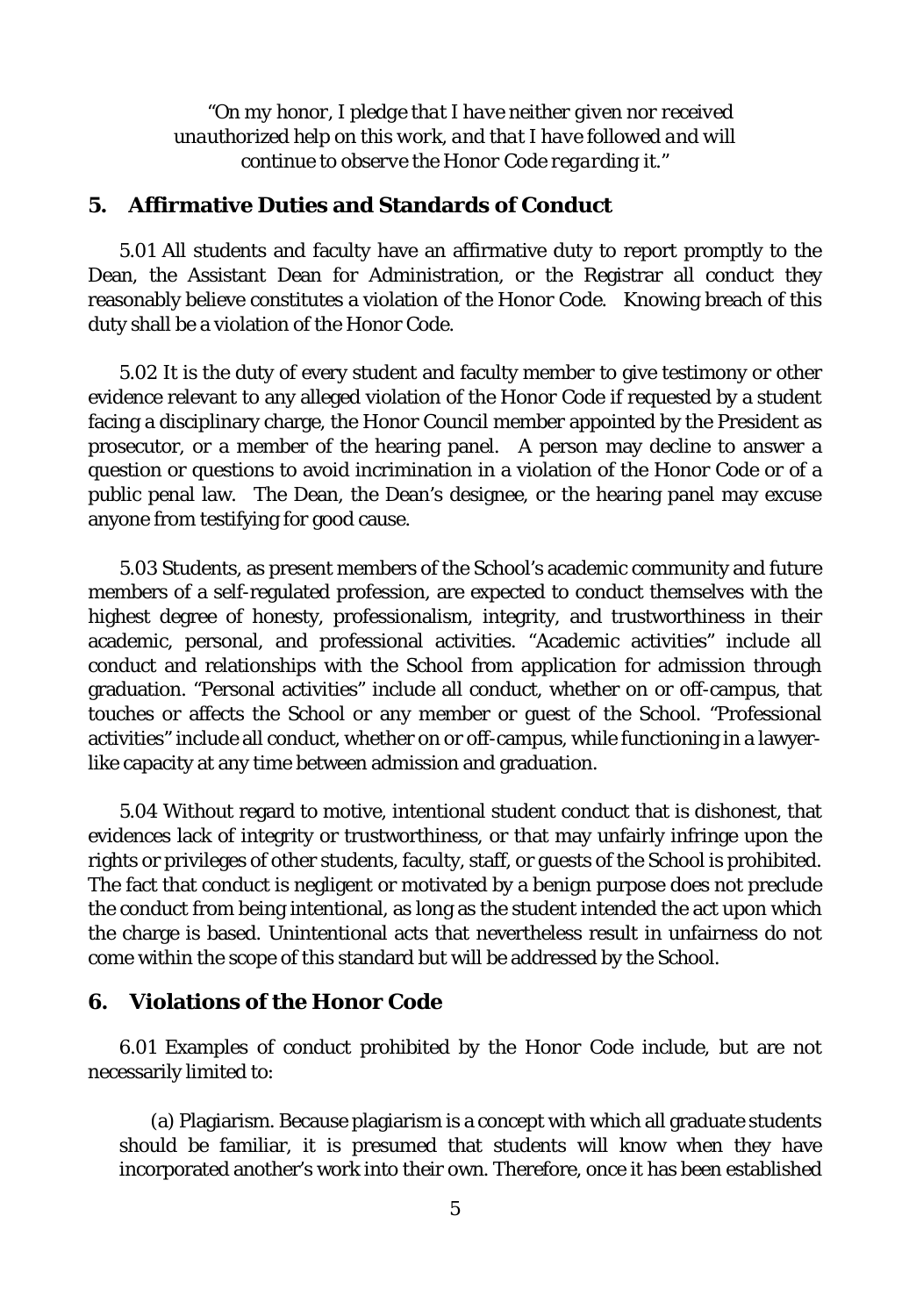that a student has incorporated a substantially similar portion of another's work without adequately indicating the source, it will be presumed that the student did so knowingly and willfully. The student may rebut this presumption by establishing by a preponderance of the evidence that the act was not done knowingly and willfully.

(b) Cheating or assisting another student to cheat in connection with an examination or assignment.

(c) Unauthorized breaching of anonymity in connection with an anonymously graded examination or assignment.

(d) Possessing or using unauthorized materials in connection with an examination or assignment.

(e) Engaging in improper examination conduct. Improper examination conduct includes, but is not limited to, the following:

(1) Taking an examination for another student or permitting another student to take an examination for oneself.

(2) Failing to follow instructions given by the persons administering an examination before, during, or after the examination.

(3) Commencing or continuing to work on an examination before or after the time period permitted for the examination, except as directed by the professor.

(4) Discussing the contents of an examination already taken with another student who has not yet taken the same examination.

(5) Copying another student's answers on an exam or permitting another student to copy one's own answers. Students must be sufficiently aware of their surroundings during an exam to notice when another student is or could be copying or attempting to copy their work.

(f) Receiving, providing, requesting, or offering to provide unauthorized information concerning a deferred examination or assignment.

(g) Unauthorized use of another student's work.

(h) Unauthorized use of a student's own work for multiple academic purposes (e.g., submitting work done for one course for credit in another course).

(i) Unauthorized use, concealment, or removal of library books or other property of the School.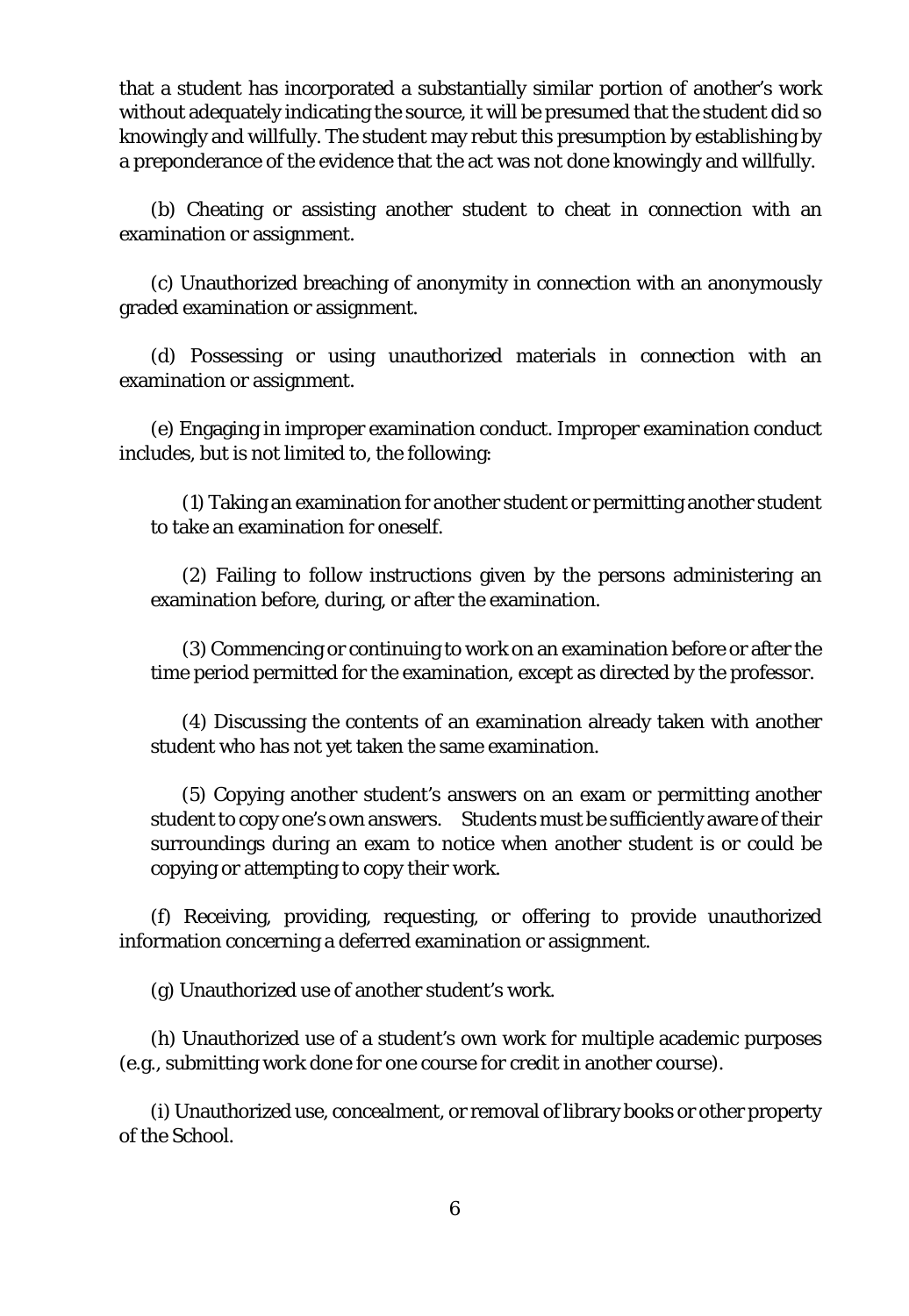(j) Neglect or abuse of a client in the context of a clinic or Tenn. Sup. Ct. R. 7 internship.

(k) Misrepresentation in connection with an application for admission to the School or for financial aid or a scholarship.

(l) Misrepresentation in connection with a course, assignment, or competition, including any misrepresentation regarding class attendance.

(m) Misrepresentation on a transcript or in connection with an application for employment or bar admission.

(n) Misrepresentation of facts to the Honor Council or to any Honor Council member, either in filing a complaint or during the Honor Council proceedings.

(o) Misrepresentation of facts to a member of the faculty or staff.

(p) Conduct that may be independently illegal, to the extent that the conduct interferes with the rights and privileges of the members of the School's community or calls into question the student's ability to practice law.

(q) Intentionally threatening to report conduct as a violation of the Honor Code when the student knew or should have known that the conduct did not violate the Honor Code.

(r) Intentionally misrepresenting the substance or requirements of the Honor Code.

(s) Intentionally interfering with or obstructing an inquiry or investigation conducted by the School, the student prosecutor, or the hearing panel, including destroying relevant evidence or coercing or attempting to coerce or exerting or attempting to exert undue influence on persons known to be involved in an inquiry, investigation or other proceeding.

(t) Failing to maintain confidentiality in connection with a disciplinary proceeding.

(u) Failing to comply with a disciplinary punishment.

(v) Attempting or conspiring to commit a prohibited act or acts that a student reasonably should have known would assist another student in committing a prohibited act.

# **7. Reporting, Investigating, and Adjudicating Honor Code Violations**

7.01 Reporting Procedure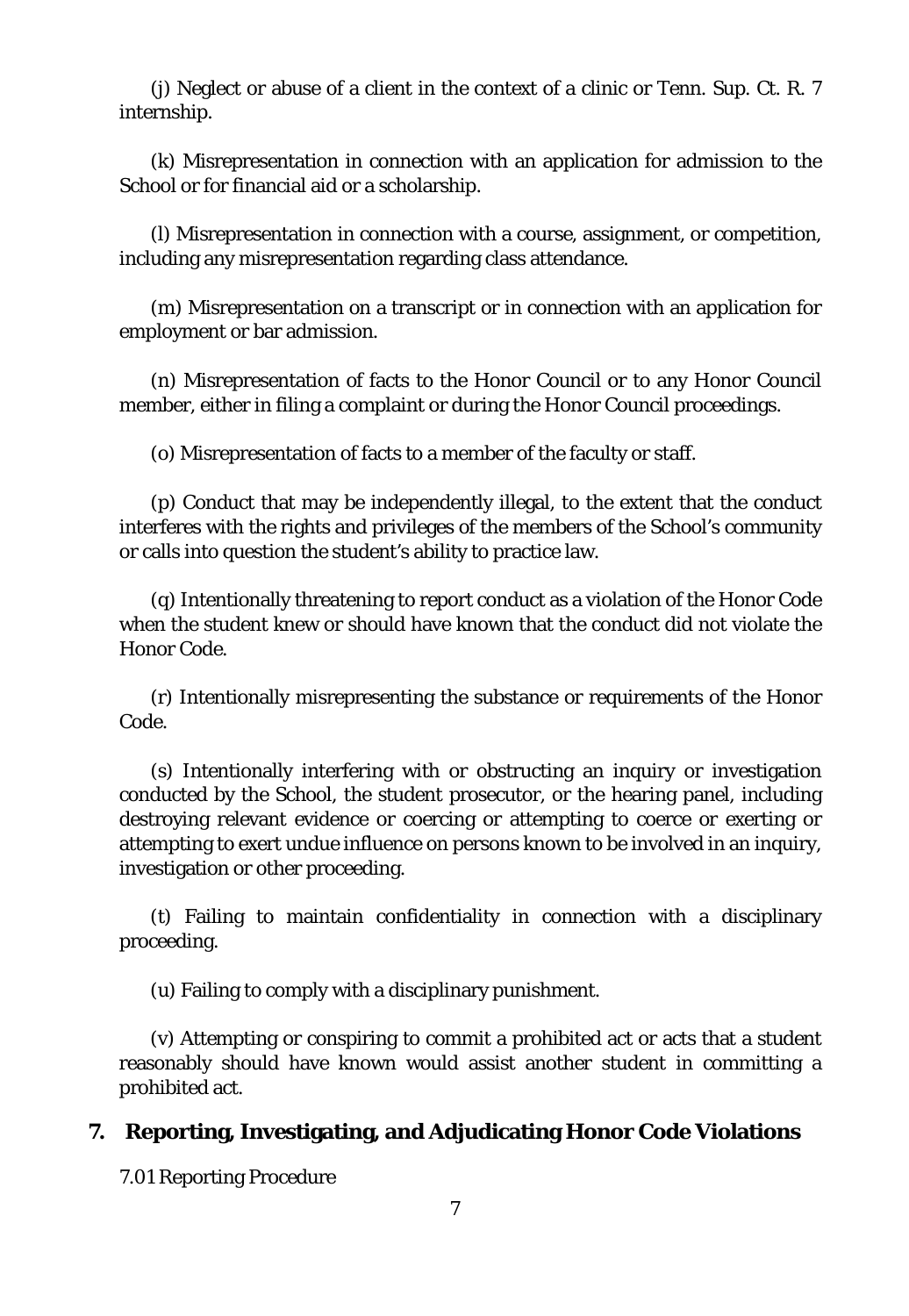(a) Any student, professor, or staff member who has a reasonable basis to believe that a violation of the Honor Code has occurred has an affirmative duty to report the violation promptly to the Dean, the Assistant Dean for Administration, or the Registrar.

(b) The person(s) reporting such conduct shall do so in a signed written or electronic communication that contains a reasonably detailed statement of the alleged violation of the Honor Code and the names of the person(s) involved.

#### 7.02 Preliminary Inquiry

 (a) A report's failure to comply with Section 7.01(b) may affect its weight and credibility and may provide a basis for its summary dismissal. However, this failure will not prevent the School from exercising its discretion to commence or conduct a preliminary inquiry under Section 7.02(c) or to refer the report to the Honor Council after determining that a substantive basis for the report exists in accordance with Section 7.04(a).

 (b) Upon receipt of the report, the Dean or the Dean's designee shall provide a copy of the report to the student(s) named in the report and shall inform the student(s) of their rights under Section 8. If the person reporting an alleged Honor Code violation desires to remain anonymous, the Dean or the Dean's designee will honor the request during the preliminary inquiry by redacting the report to remove the reporting person's identity. However, if a formal hearing is convened, the reporting person's identity must be revealed to the student prosecutor, and the student prosecutor or others involved in the hearing process may be required to reveal the identity of the reporting person's identity to the accused student.

 (c) The Dean or the Dean's designee shall conduct a preliminary inquiry to determine whether the report of the violation has a substantive basis. This inquiry may include, but is not limited to, interviewing the person(s) who filed the report, the student(s) named in the report and others who may have knowledge of the conduct described in the report. The student(s) named in the report have a right to refuse to answer inculpatory questions and may decline to meet with the Dean or the Dean's designee during the preliminary inquiry. Refusing to answer inculpatory questions or declining to meet with the Dean or the Dean's designee will not be considered an admission of guilt.

#### 7.03 Agreed Resolution

 (a) During the preliminary inquiry, an accused student may inform the Dean or the Dean's designee that he or she desires to forego a formal hearing and to make an admission of an Honor Code violation.

 (b) In this circumstance, the Dean and an accused student(s) may enter into an agreed resolution of the complaint. This resolution may include (1) any of the sanctions for violating the Honor Code listed in Section 9, (2) withdrawal from school, or (3) any other remedial action agreed to by the Dean and the student. A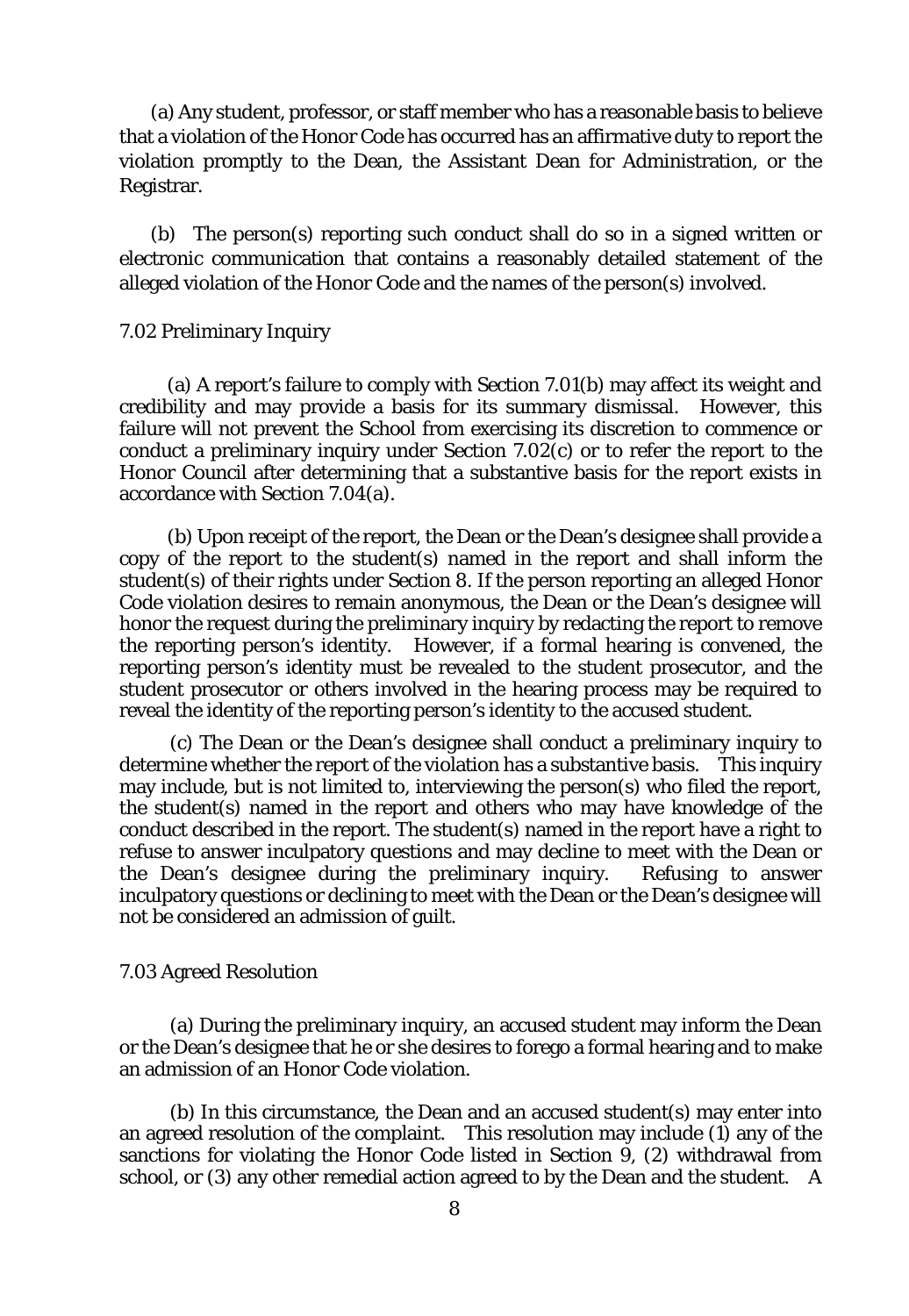complaint may be resolved only if the School and the accused student agree to the resolution. If there is not unanimous agreement between an accused student and the School, the matter will proceed to a formal hearing. The Dean shall notify the Honor Council of any report of an Honor Code violation resolved by agreement under this section. (c) When a student is alleged to have violated the Honor Code jointly or in concert with other students, the Dean may enter into an agreed resolution of an Honor Code violation without the knowledge or consent of the other accused student(s).

(d) An agreed resolution under this section is not available once a matter has been referred to the Honor Council for a formal hearing. Individual students may utilize the process in this section only once in the same proceeding.

#### 7.04 Formal Hearing

(a) Upon determining that a substantive basis for the report of an Honor Code violation exists and if the matter has not been resolved by agreement, the Dean or the Dean's designee shall refer the report to the President of the Honor Council and shall designate a member of the faculty or staff to provide legal assistance to the Honor Council and the hearing panel.

(b) Upon a determination that a substantive basis for the report of a violation of the Honor Code exists, the student(s) subject to the report shall not receive grades, be eligible for graduation, or serve as a member of the Honor Council.

(c) Upon receipt of a report from the School, the President of the Honor Council shall appoint a hearing panel. The President shall chair the hearing panel and shall appoint one Honor Council member from each class to serve on the hearing panel. Any member of the hearing panel may be challenged for cause prior to the hearing. If the President sustains the challenge, the President shall replace the panel member with another member of the Honor Council. If the President is challenged for bias, the other members of the hearing panel shall determine whether the President should be replaced and, if so, the Vice President of the Honor Council shall preside at the hearing.

(d) The President of the Honor Council shall also appoint a member of the Honor Council who has not been previously involved in the matter to act as the prosecutor on behalf of the student body. The student prosecutor may request the appointment of an assistant prosecutor who is also a member of the Honor Council not previously involved in the matter. The student prosecutor must be either a third- or fourth-year student. The Dean shall appoint a member of the faculty or staff who is not already assisting the Honor Council to provide legal assistance to the student prosecutor.

(e) The role of the student prosecutor is to fully investigate the reported Honor Code violation and to present this evidence at the hearing. Based on the information obtained during this investigation, the student prosecutor has the authority to negotiate a settlement of the matter or to recommend that the matter be dismissed. A proposed settlement or dismissal at this stage of the process shall not be effective until approved by the hearing panel and the Dean.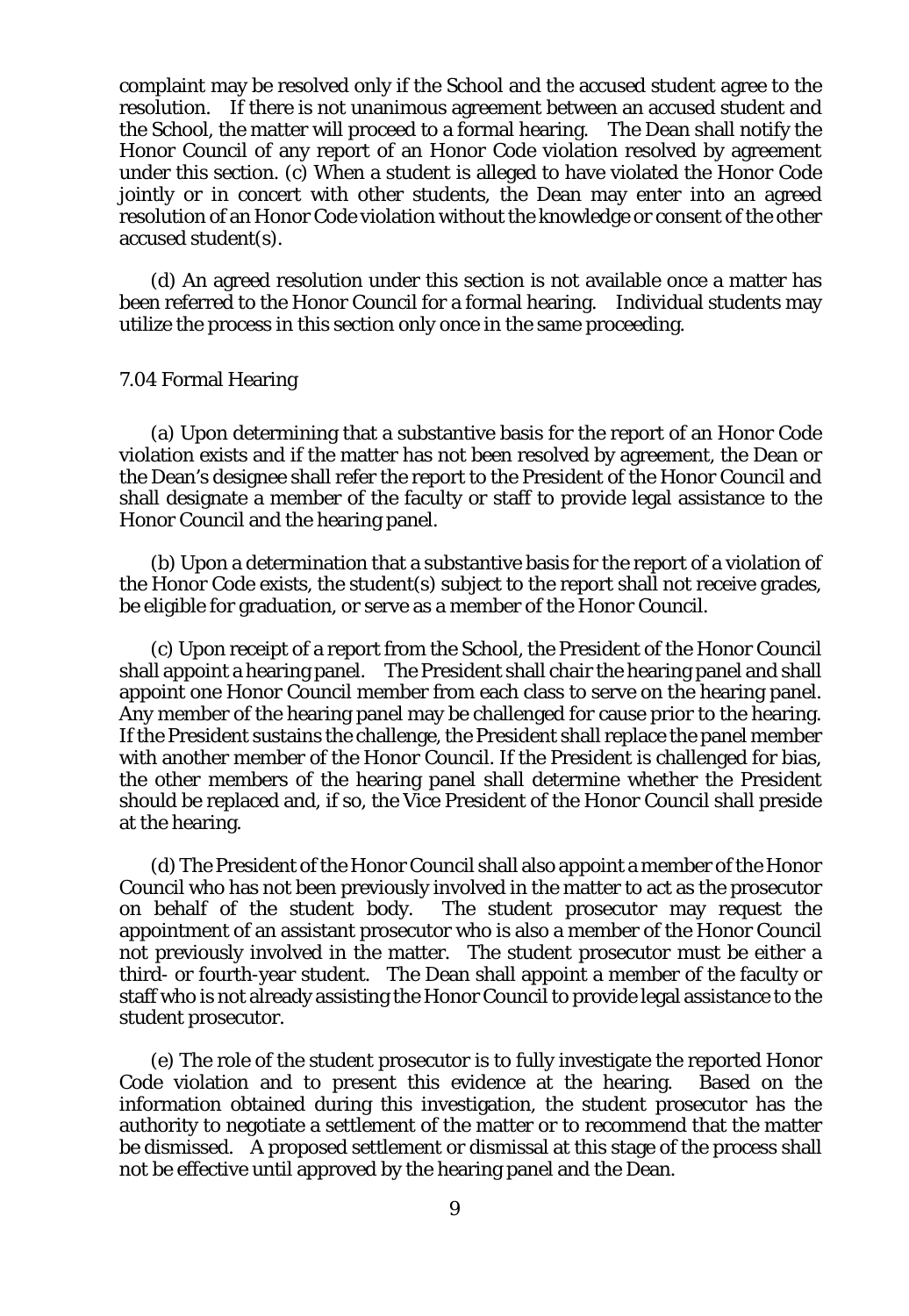(f) During the process of selecting the student prosecutor or assistant prosecutor, the President of the Honor Council may discuss the proceeding with the Honor Council members being considered for appointment. Following his or her appointment, the student prosecutor or assistant prosecutor shall have no *ex parte* communications concerning the case with the President of the Honor Council or other Honor Council members.

(g) A single formal hearing should be conducted when students have been alleged to have violated the Honor Code jointly or in concert with other students. For good cause shown, the President of the Honor Council may direct that the hearings be severed.

(h) After appointing the student prosecutor, the President of the Honor Council shall convene a prehearing conference with the accused student(s), the student's counsel or advisor (if any), and the student prosecutor. The purposes of this conference are (1) to set the date, time, and place of the hearing; (2) to compile a list of names of all persons having information pertinent to the alleged Honor Code violation; (3) to identify any other preliminary matters to be addressed before the formal hearing commences; and (4) to determine whether the hearings should be severed.

(i) The hearing should be held within twenty (20) business days after the President receives the report from the School, unless this time is extended by the Dean or the Dean's designee for good cause.

(j) At least four (4) business days before the time set for the hearing, the President shall give written notice to the accused student(s), the student's counsel or advisor (if any), and the student prosecutor of the schedule for the hearing and the names of the Honor Council members serving on the hearing panel. Challenges to any member of the hearing panel must be filed with the President no later than two (2) business days before the time set for the hearing. The President shall also inform the members of the hearing panel of the nature of the alleged Honor Code violation.

(k) At least two (2) business days before the time set for the hearing, the student prosecutor shall provide the accused student(s) with (1) a list of all witnesses the prosecutor intends to call at the hearing; (2) copies of all documents the prosecutor intends to offer at the hearing; and (3) any evidence in the possession or control of the prosecutor that tends to exonerate the accused student or to mitigate the seriousness of the offense.

(l) At least two (2) business days before the time set for the hearing, the accused student(s) shall provide the student prosecutor (1) a list of all witnesses the student intends to call at the hearing and (2) copies of all documents the student intends to offer at the hearing.

(m) Failure to timely comply with the disclosure requirements in 7.04(k) or 7.04(l) may result, in the discretion of the hearing panel, in an adjournment of the proceeding or in the exclusion of evidence or witnesses not timely disclosed. The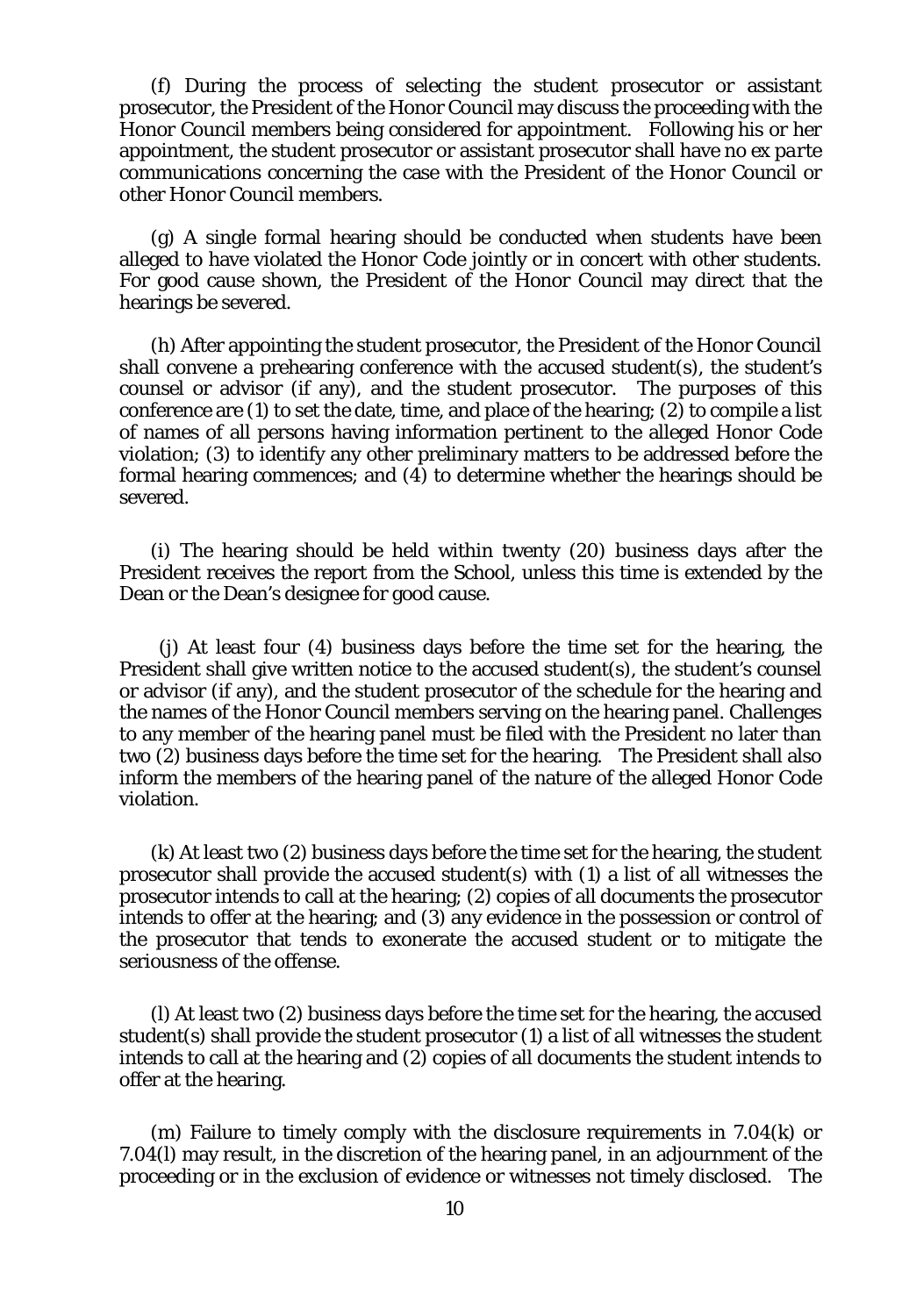hearing panel may grant such other relief as it deems appropriate in the exercise of its discretion.

(n) Upon the reasonable request by either the accused student(s) or the student prosecutor received at least 72 hours before the time set for the hearing, the President may request the Dean or the Dean's designee to issue subpoenas requiring students to attend and to testify before the hearing panel. Failure to appear in response to a subpoena without just cause, as determined by the Dean or the Dean's designee, is a violation of the Honor Code.

(o) The President of the Honor Council shall preside at the hearing and shall conduct all proceedings in a fair and impartial manner. While unnecessary formality should be avoided, the proceeding should be conducted in an orderly and respectful atmosphere.

(p) All members of the hearing panel must be present at the hearing. The President has the power to appoint an alternate if a hearing panel member cannot attend.

(q) Subject to reasonable time limits, the hearing may include opening statements. Thereafter, the hearing should continue in the following order:

> (1) Introduction of evidence establishing the alleged Honor Code violation and appropriate cross-examination;

> (2) Introduction of evidence by or on behalf of the student(s) alleged to have violated the Honor Code and appropriate cross-examination;

(3) Closing argument by the student prosecutor;

(4) Closing argument by or on behalf of the accused student(s).

(r) The student prosecutor, the accused student(s) or the student's counsel or advisor may call, question, or cross-examine any witness. The hearing panel members may also call, question, or cross-examine any witness and may, consistent with an accused student's right to decline to testify in Section 8.01(f), question the accused student(s).

(s) Evidentiary and procedural rulings shall be made by the President of the Honor Council, subject to reversal by a majority vote of the other members of the hearing panel.

(t) The formal rules of evidence do not apply at the hearing. Evidence not otherwise admissible in court may be admitted if it is of a type commonly relied upon by reasonably prudent persons in the conduct of their affairs. The President may exclude evidence which, in his or her judgment, is irrelevant, immaterial, or unduly repetitious.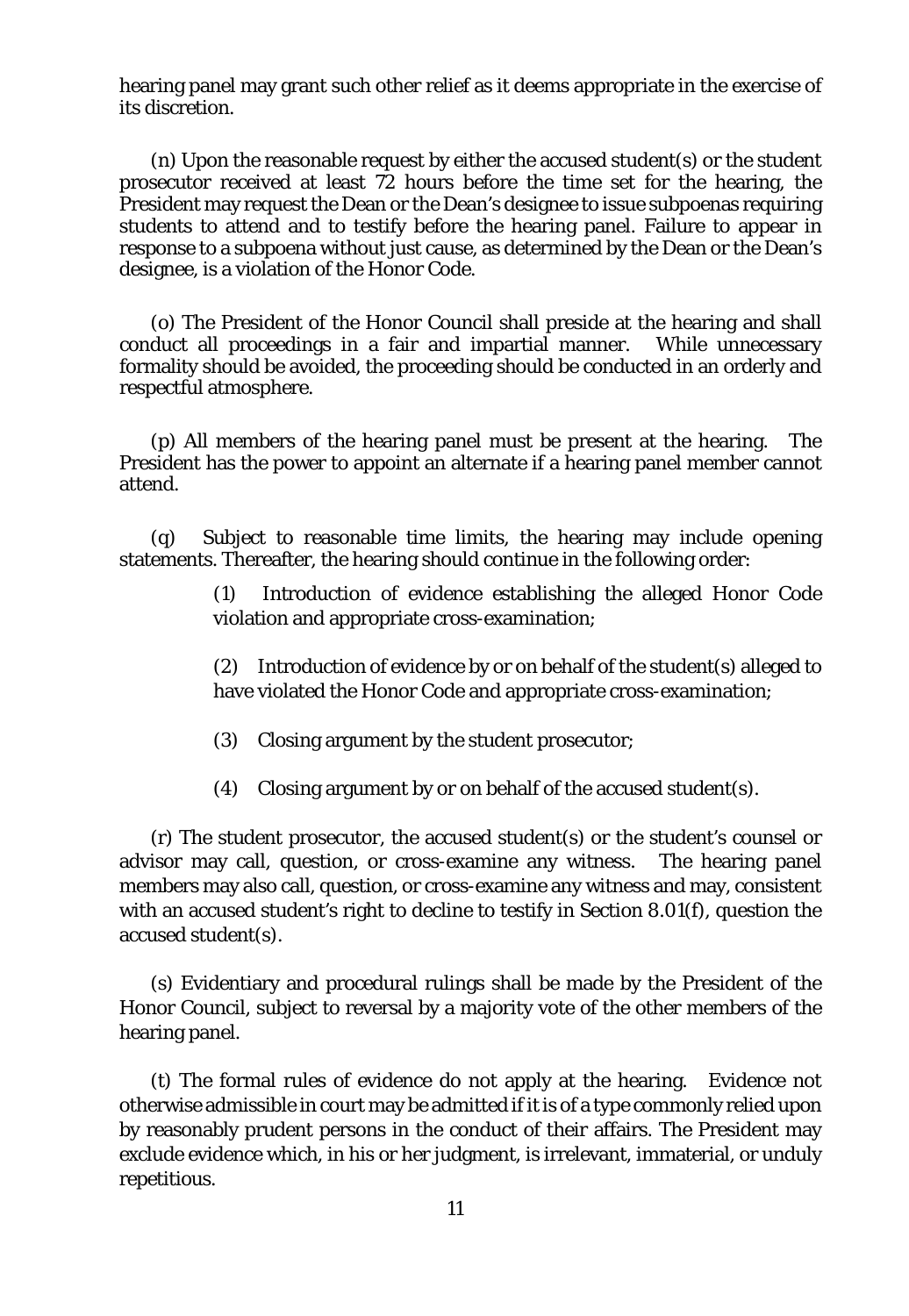(u) The President of the Honor Council, with the School's assistance, shall arrange for an audio record of the hearing at the School's expense. The recording shall remain the property of the School. Both the accused student(s) and the student prosecutor are entitled to a copy of the audio record without cost.

7.05 Deliberations, Report and Recommendations, and Final Decision

(a) At the conclusion of the parties' presentations, the hearing panel shall deliberate in private. The hearing panel shall determine whether the proof presented, considered in its entirety, establishes by clear and convincing evidence that the student(s) violated the Honor Code. Four of the five members of the hearing panel must find that a violation of the Honor Code occurred before the student or students can be found guilty. If the hearing panel determines that a student has violated the Honor Code, the panel shall recommend the appropriate sanction(s) to the Dean. These sanctions shall include the sanctions contained in Section 9 and may include any other remedial action appropriate to the violation.

(b) Following its deliberations, the hearing panel shall promptly prepare a written report containing its findings of fact. If the hearing panel determines that the Honor Code has been violated, it shall also recommend the appropriate sanction(s). The report should include a numerical tabulation of the votes. If the vote was not unanimous, the members of the hearing panel who did not concur with either the panel's findings of fact or recommended sanction may file a separate report.

(c) Upon completion of the written report, the President of the Honor Council shall provide a copy to the Dean, the accused student(s), and to the student prosecutor.

(d) Upon receipt of the hearing panel's report, the Dean shall provide the accused student(s) with a reasonable opportunity to submit a written response to the report before rendering a final written decision.

(e) After reviewing the hearing panel's report and the student's response, if any, the Dean shall render a final written decision or direct the hearing panel to reconsider its findings and recommendations.

(f) The Dean shall provide a copy of the final decision or reconsideration order to the affected student(s), the student prosecutor, the members of the hearing panel, and the other Honor Council members not serving on the hearing panel. This document is subject to the confidentiality requirements in Section 11.

(g) The Dean's decision is final and not subject to review or appeal.

# **8. Rights of Students**

8.01 Students who have been charged with violating the Honor Code have the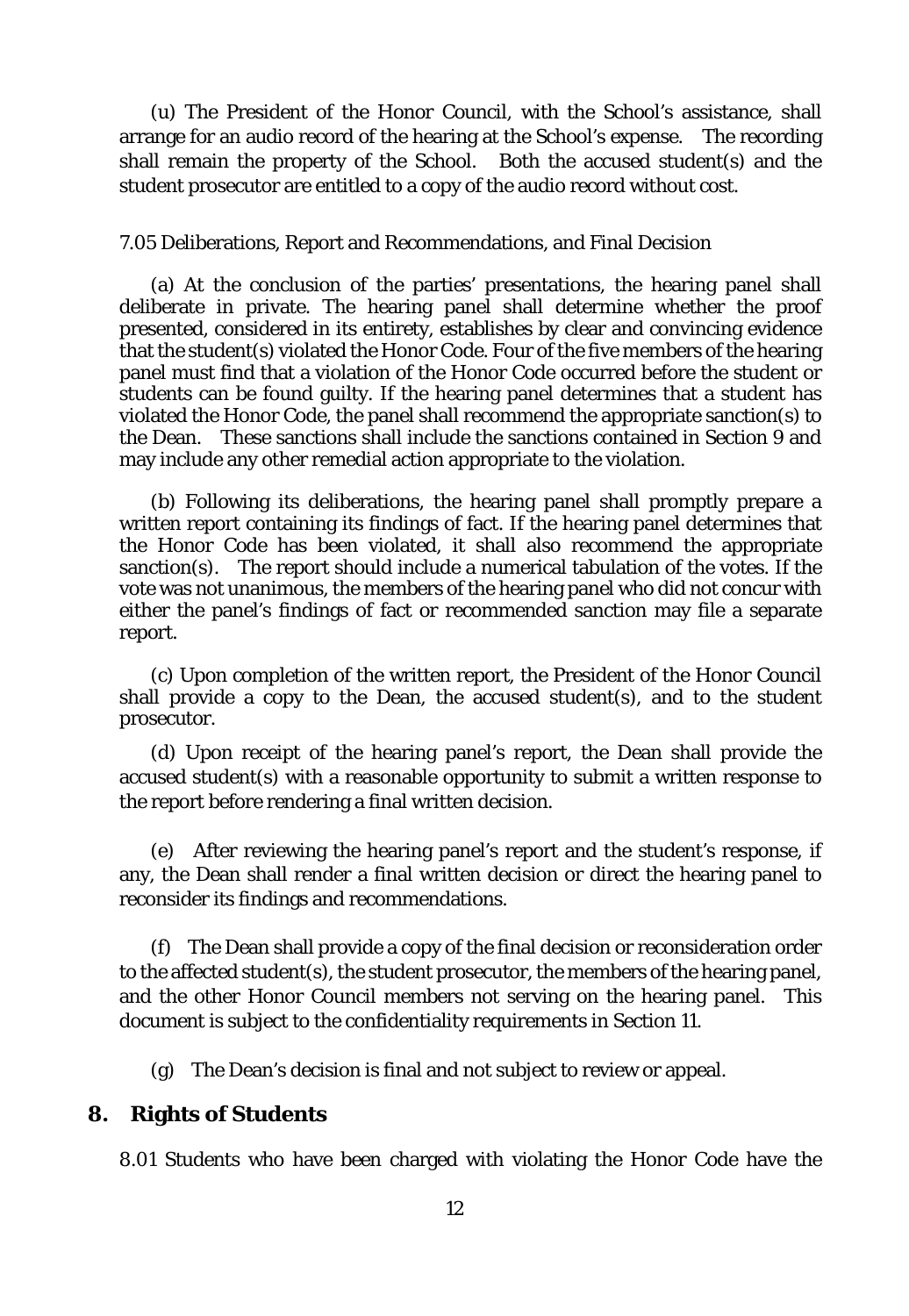following rights:

(a) The right to counsel. In lieu of counsel, the student has a right to choose as an advisor any student currently enrolled in the School who is not otherwise involved in the proceeding.

(b) The right to a fair, speedy hearing.

(c) The right to attend and participate in any hearing. However, if the accused student refuses or fails to appear without good cause, the hearing panel may proceed to hear and determine the matter.

(d) The right to see all prosecution evidence, including the results of the Honor Council's investigation, within a reasonable time before the hearing.

(e) The right to confront and cross-examine all prosecution witnesses at trial.

(f) The right to testify or to decline to testify, but if the accused student declines to testify, that fact shall not be considered as evidence in support of any charge.

(g) The right to plead not guilty without being charged with a separate violation of the Code if subsequently found guilty of the original violation.

(h) The right not to be retried for the same violation of the Honor Code once acquitted.

# **9. Sanctions for Violating the Honor Code**

9.01 The following sanctions are available under this Honor Code:

(a) an oral admonition regarding the student's conduct [Not reported to the bar licensing authorities];

(b) a written warning regarding the student's conduct [Not reported to the bar licensing authorities];

(c) a written reprimand that will become part of the student's record [Reported to the bar licensing authorities];

(d) loss of credit or reduction in a grade for the particular academic endeavor (i.e., quiz, examination, or other assignment) involved [Reported to the bar licensing authorities];

(e) loss of credit or reduction in a grade in the course for which the academic work involved was prepared [Reported to the bar licensing authorities];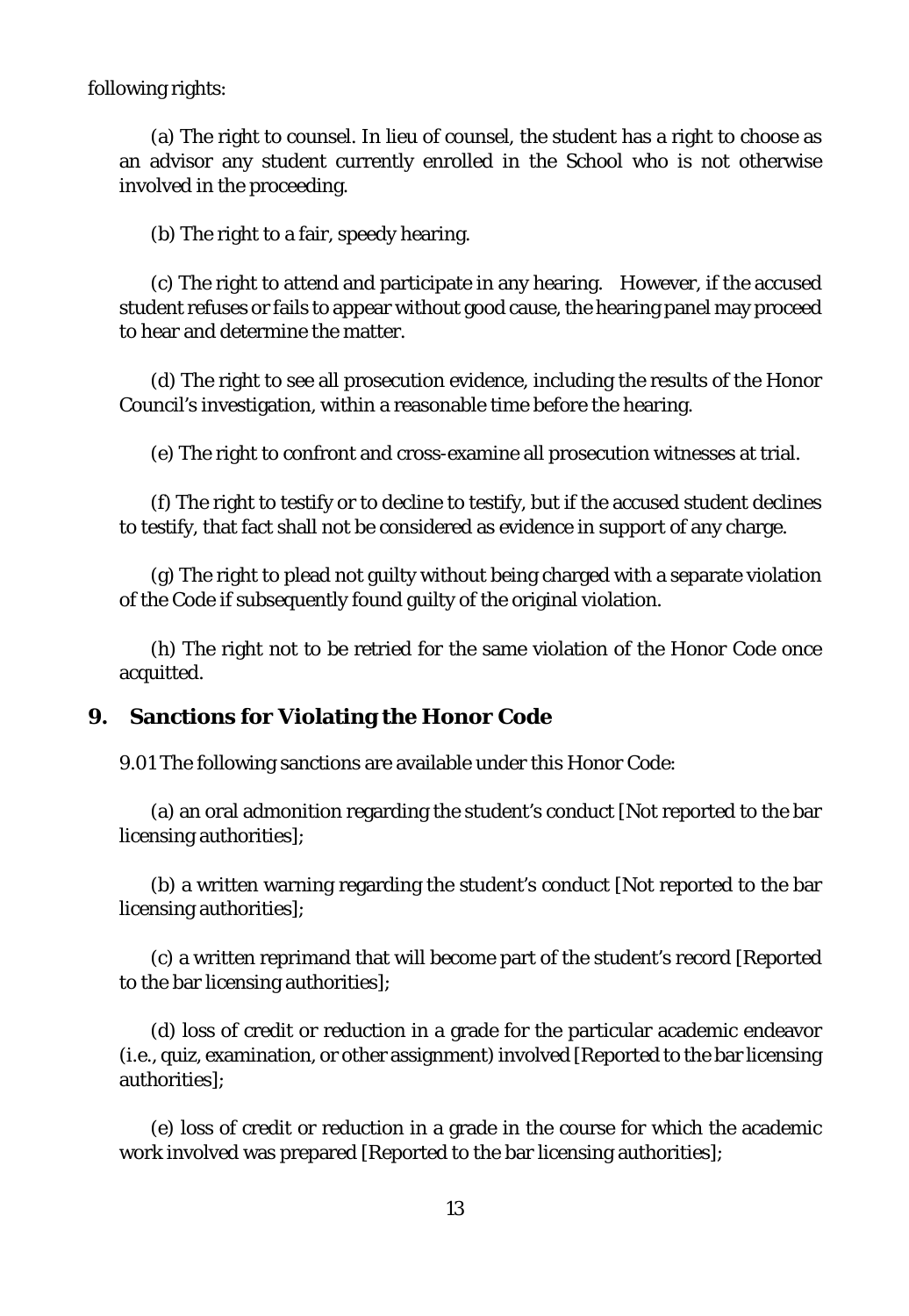(f) suspension from the School [Reported to the bar licensing authorities];

(g) expulsion from the School [Reported to the bar licensing authorities];

(h) probationary measures [Reported to the bar licensing authorities]. If the hearing panel recommends probationary measures, it shall define the terms and duration of these measures. If the Dean places the student on probation in accordance with the hearing panel's recommendation, the Honor Council shall be responsible for determining whether the student has met the terms of his or her probation.

9.02 The School does not make contemporaneous reports of violations of the Honor Code to the Tennessee Board of Law Examiners or other bar licensing authorities. It provides this information in accordance with Section 12.04 when it receives a request from a bar licensing authority accompanied by the student's written authorization permitting the licensing authority to inspect or to receive copies of his or her record.

# **10. Considerations for Determining the Appropriate Sanctions**

10.01 In determining the sanction(s) to be imposed, the Honor Council and the Dean shall consider all the facts and circumstances, including but not limited to the following mitigating or aggravating factors:

- (a) the flagrancy of the violation;
- (b) the degree of premeditation; and
- (c) whether the violation was self-reported.

# **11. Confidentiality**

11.01 Except as otherwise required by this Honor Code, court order, law, or the School's administration, all proceedings under this Honor Code shall be confidential and shall be disclosed only to those who have the authority to know.

11.02 A person who reports an alleged violation of the Honor Code must make reasonable efforts to prevent any dissemination of information about the report.

11.03 The School's staff and faculty, the members of the Honor Council, the student prosecutor, and the members of the hearing panel must make reasonable efforts to prevent widespread dissemination of any alleged violation of the Honor Code and any investigation, proceeding, or resolution of the alleged violation.

11.04 These confidentiality rules do not preclude (1) reasonable inquiries or investigations undertaken by the School, the student prosecutor, or members of the hearing panel, (2) informing the person who filed the report of the status or results of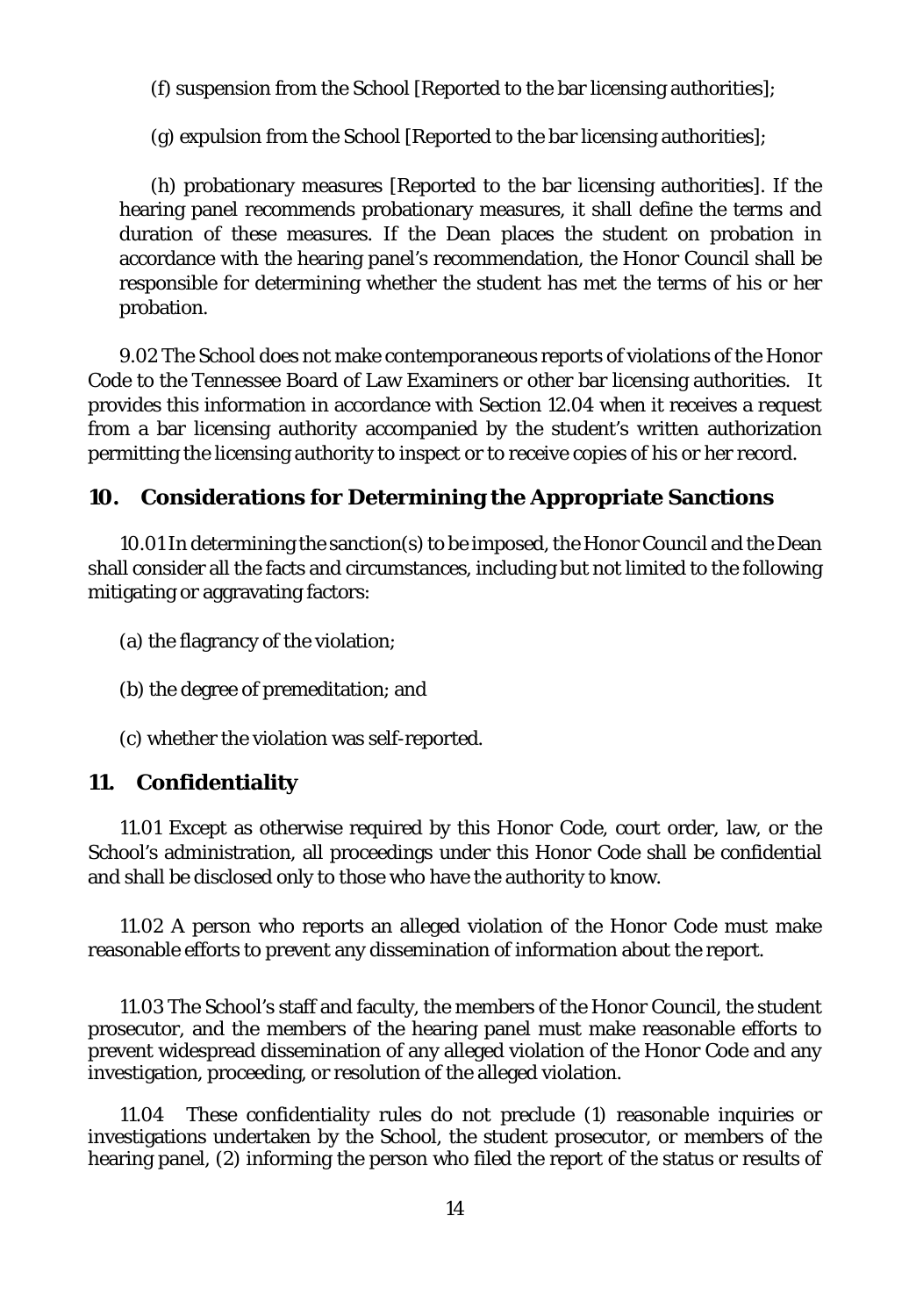the proceeding, (3) providing students who are the subjects of a report alleging joint or concerted violations of the Honor Code with unredacted copies of the report in accordance with Section 7.02(a) and unredacted copies of all documents the student prosecutor intends to offer at the hearing in accordance with Section 7.04(h)(2), or  $(4)$ conducting a single formal hearing involving more than one student as permitted by Section 7.04(g).

11.05 A violation of the confidentiality of any proceeding, other than by the person alleged to have violated the Honor Code or with the express consent of that person, will be considered an Honor Code violation.

# **12. Entry on the Student's Record**

12.01 No notation shall be made in a student's record if the accusation of an Honor Code violation is dismissed or if the Honor Council finds that the record does not contain clear and convincing evidence that the student violated the Honor Code. Any notation placed in a student's record regarding an accusation that has either been dismissed or for which the hearing panel has found that the record does not contain clear and convincing evidence that the student violated the Honor Code shall be expunged from the student's record.

12.02 A notation will be made in the student's record if the student withdraws from school before the receipt of the Dean's final written decision.

12.03 If the Dean imposes one of the sanctions enumerated in Section 9.01(c) through (h), copies of the hearing panel's report and the Dean's final written decision shall be included in the student's record. Within fifteen (15) calendar days following the date of the Dean's final written decision, the student may submit a written statement regarding the Honor Code violation and related proceeding. Copies of the hearing panel's report, the Dean's final written decision, and the student's written statement, if any, shall be disclosed to bar licensing authorities upon receipt of a proper request.

12.04 The School shall disclose disciplinary information contained in a student's record only in response to a lawful order of a court of competent jurisdiction or to authorized parties. An authorized party is a party to whom a student grants written authorization to inspect or receive copies of his or her record.

# **13. Publication of Honor Code Activities**

13.01 Following the conclusion of the academic year, the School shall prepare a report regarding all Honor Code actions occurring during the academic year. This report shall include: (a) the number of reports of alleged Honor Code violations received; (b) the number of reports dismissed with no action taken and the reasons for the dismissal; (c) the number of preliminary inquiries conducted by the School; (d) the number of reports resolved by agreement under Sections 7.03 and 7.04(e); (e) the number of reports referred to the Honor Council for a formal hearing; (f) the number of formal hearings conducted; and (g) the number of reports for which the Dean has rendered a final decision or ordered a reconsideration.